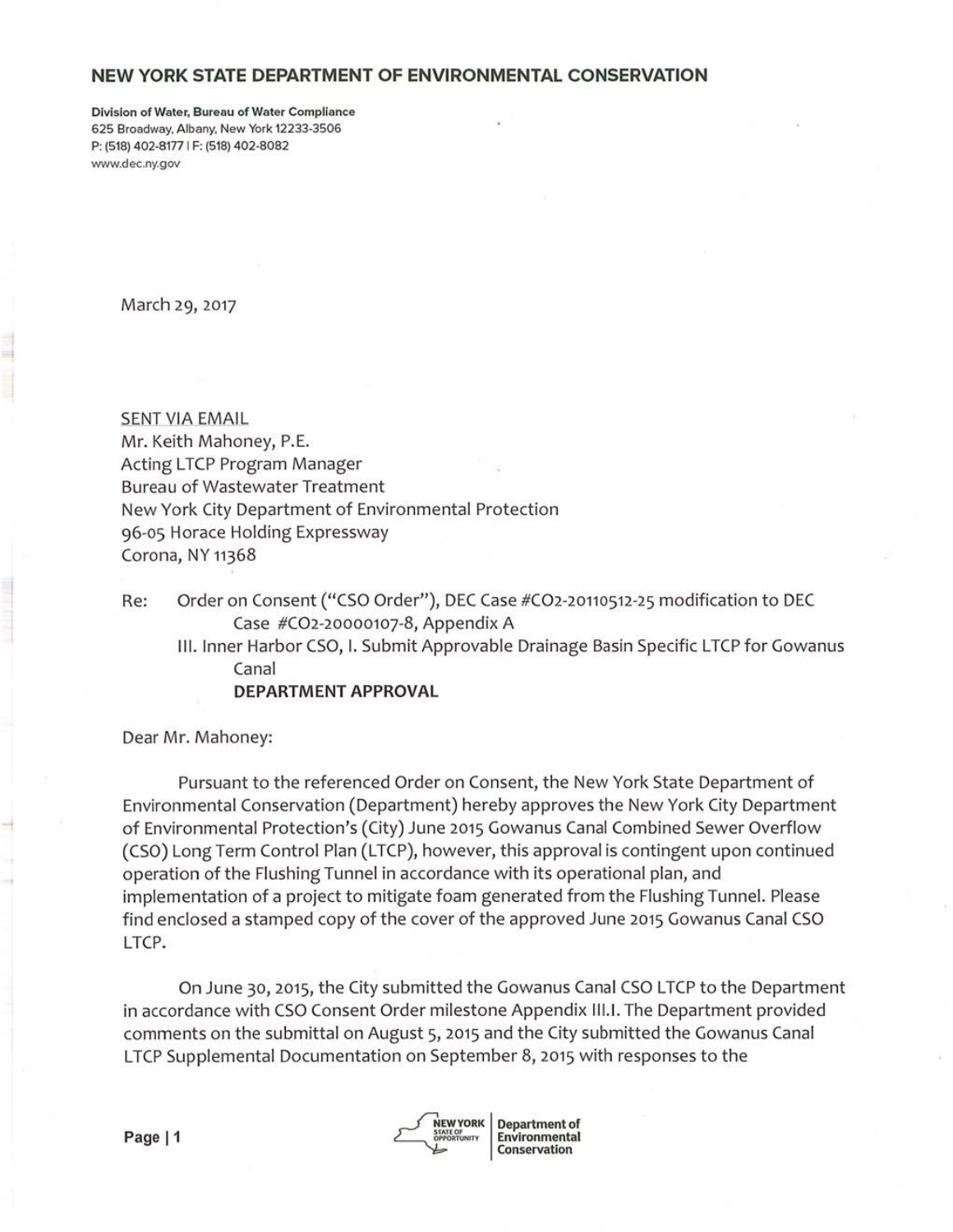Department's comments as well as some corrections to the original CSO LTCP. The August 2015 LTCP Supplemental Documentation is incorporated by reference into the June 2015 Gowanus Canal CSO LTCP.

The City has implemented numerous CSO abatement projects to minimize adverse impacts to water quality, aquatic biota, and human health attributed to CSO discharges. Under the approved 2008 Gowanus Canal Waterbody/Watershed Facility Plan, the City implemented upgrades to the Gowanus pump station and refurbishment of the Flushing Tunnel. In addition, the City is constructing, as part of the Gowanus Canal CSO LTCP baseline conditions, green infrastructure and high level sewer separation in the Gowanus Canal sewershed to further reduce CSOs to the waterbody.

The June 2015 Gowanus Canal CSO LTCP proposed "no further action" for mitigating CSOs to the Gowanus Canal because the waterbody is projected to attain Class SD and Class I water quality standards with existing and proposed future infrastructure. With respect to the dissolved oxygen standards, the CSO discharges to the waterbody are projected to be in attainment 95 percent to 100 percent of the time on an annual basis. With respect to the bacterial water quality standard, CSO discharges to the waterbody are projected to be in attainment 100 percent of the time during the recreational season based on a monthly geometric mean of 200 organisms/100 ml. The LTCP projected that the waterbody will return to compliance with bacterial water quality standards within 14 hours following intermittent CSO discharges.

The Department acknowledges that a public meeting was held at the PS 32, 317 Hoyt Street, Brooklyn, NY on November 19, 2014 to present background on the Gowanus Canal CSO LTCP. A second public meeting was held on May 14, 2015 at the PS 32 to present LTCP alternatives. The public participation requirements have been met. A Responsiveness Summary has been prepared by the City and will be appended to the approved Gowanus CSO LTCP in the appendices.

The Post-Construction Compliance Monitoring Plan (PCMP) specified in Section 9.5 of the approved June 2015 Gowanus Canal CSO LTCP has already commenced and shall continue as part of the implementation of this LTCP. Monitoring results will be reviewed by the Department to determine if existing facilities are achieving a level of water quality that is protective of the highest attainable use of Gowanus Canal. Consistent with EPA CSO Policy, the SPDES permit will require the City to evaluate the efficacy of the CSO program at the 5 year interval to assess performance of the approved CSO controls and whether water quality objectives have been achieved. The Department may determine that additional CSO controls are necessary.

If you have any questions regarding this letter, please contact Mr. Gary Kline, P.E., Section Chief at 518-402-9655 or gary.kline@dec.ny.gov.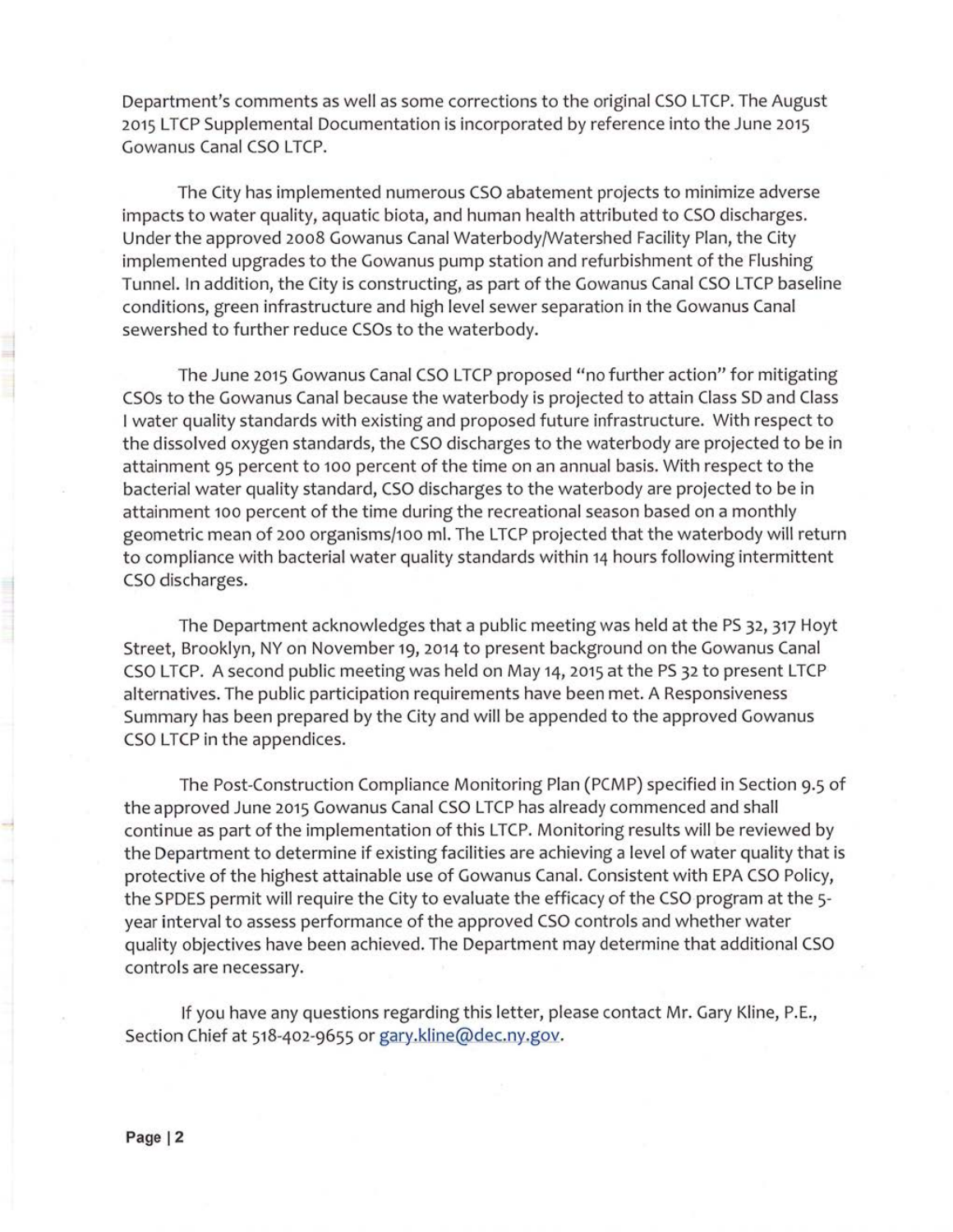Sincerely,

Joseph DiMura, P.E. Director, Bureau of Water Compliance Division of Water

cc: All sent via email G. Kline, P.E. S. Crisafulli, Esq. D. Putnick, Esq. M. vonWergers, Esq. C. Smith S. Mitchell, P.E. L. Allen, P.E. P. Kenline R. Elburn, P.E. S. Southwell, P.E. K. Penner, P.E. S. Stephansen W. Plache, Esq. H. Donnelly, Esq. J. Mueller, P.E. N. Cholewka, P.E. P. Elardo, P.E. L. Grieco, P.E.